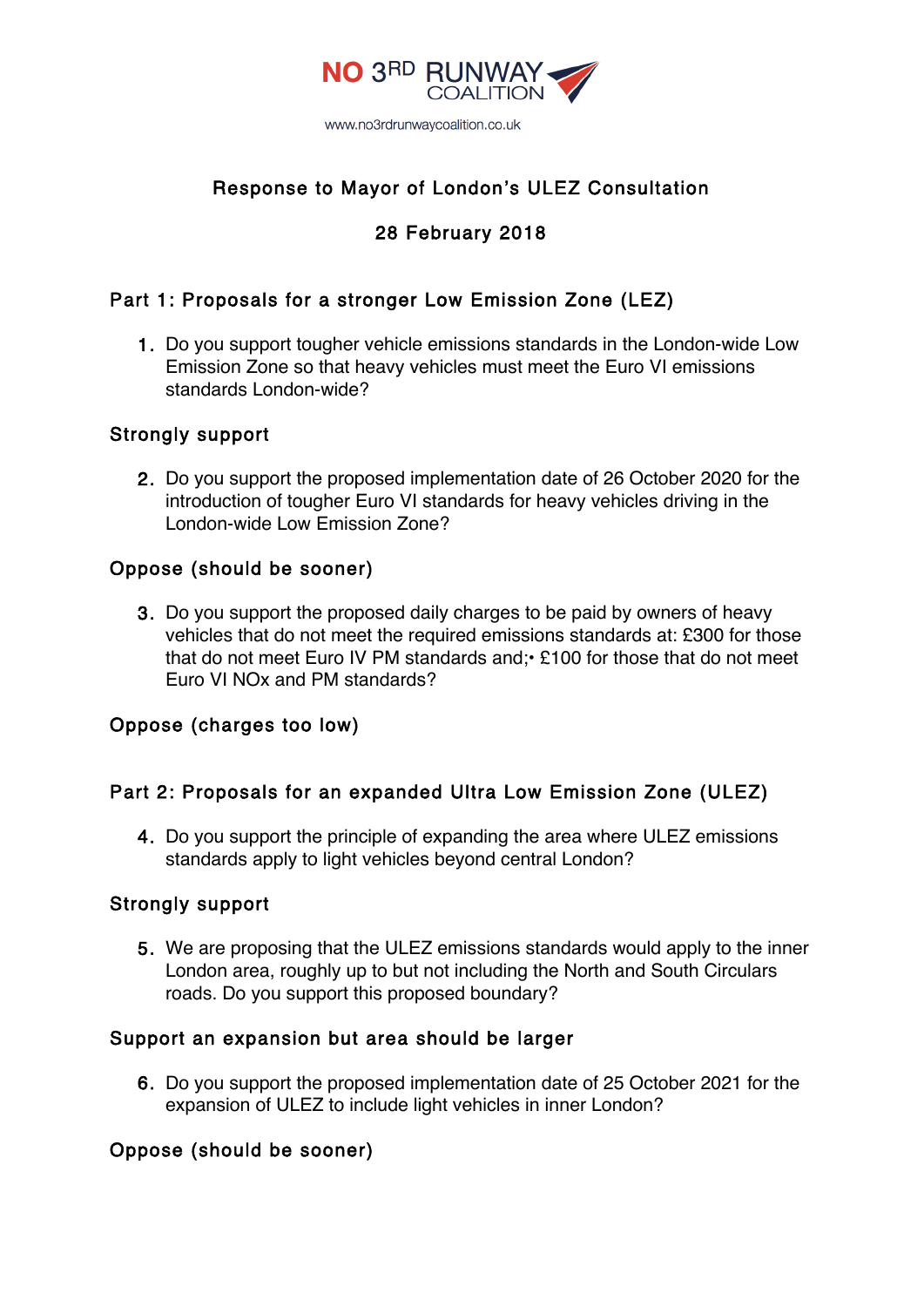

www.no3rdrunwaycoalition.co.uk

7. Do you support the proposed ULEZ daily charge to be paid by non-compliant owners of light vehicles of £12.50?

## Oppose (the charges should be higher)

#### Part 3: Proposals for residents

8. Do you support bringing forward the end of the sunset period for residents in the Central London Congestion Charging zone from 7 April 2022 to 24 October 2021 so that all residents of inner London, including the Congestion Charging zone, pay the daily charge for non compliant vehicles from 25 October 2021?

### Support

### Part 4: Proposals for penalty charges

9. Do you support increasing the penalty charge (PCN) level for non-payment of the ULEZ daily charge by owners of non-compliant light vehicles from £130 to £160?

### Support

### Part 5: Other comments

If you have any further comments about the proposals, please write these in the box below.

#### Comments:

The Coalition support the proposal to introduce tougher emissions standards for heavy vehicles in the Low Emission Zone, requiring HGVs to meet the Euro VI emissions standards London-wide.

However, we would like to see the standards introduced at the earliest opportunity (perhaps by the start of 2019) as London's air pollution needs addressing as soon as possible. Indeed, the introduction of the ULEZ extension should be brought forward to 1 January 2020.

We support the "polluter pays" principle and thus charges should be set at an appropriate level to incentivise compliance. For example, the Mayor should seek to increase the fees on existing road user charging schemes to help facilitate the switch to ultra low emission vehicles.